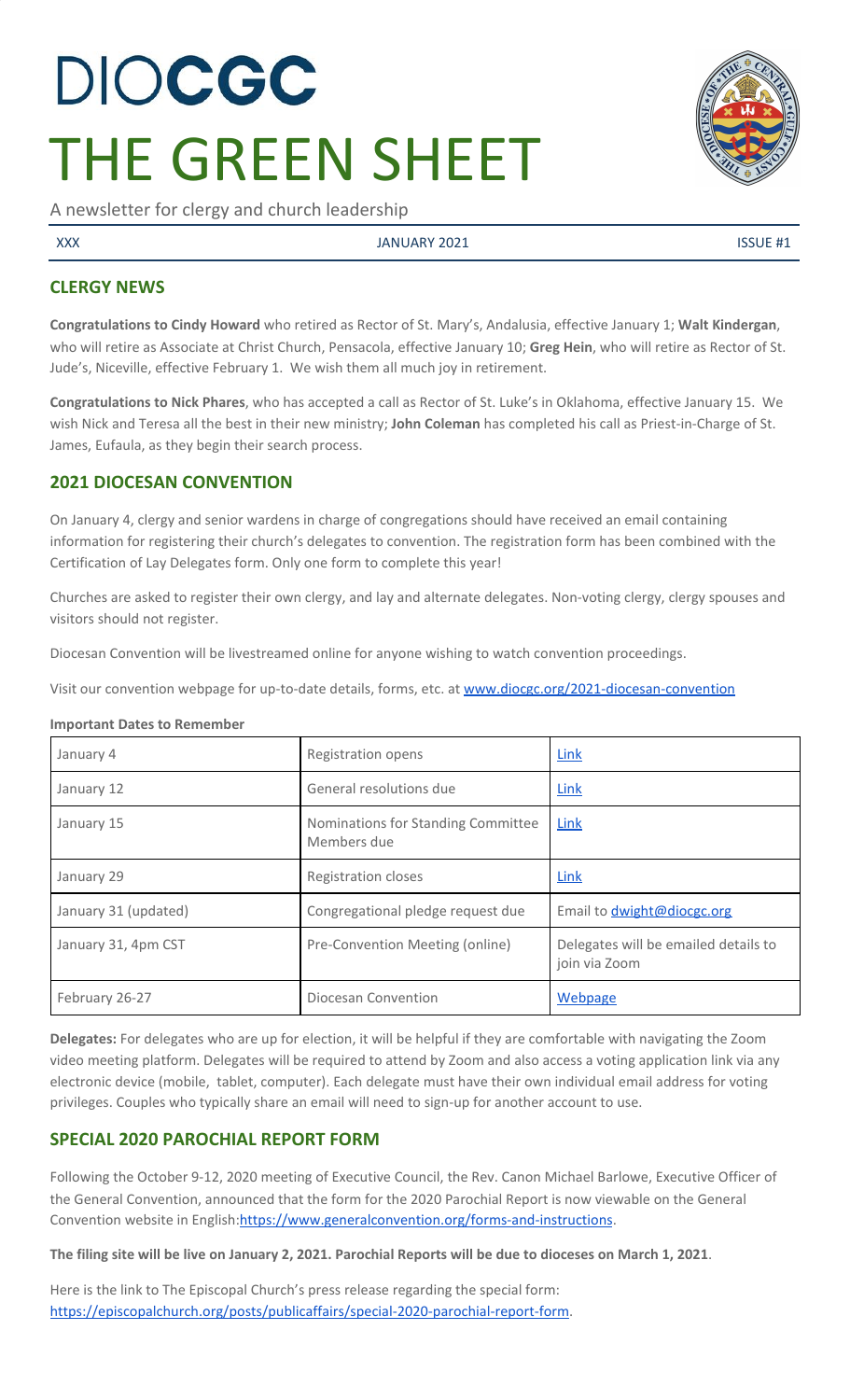## **REMINDER: SAFEGUARDING TRAINING (ONLINE)**

**NEW:** Over the course of last year, churches with youth programs may have created new opportunities to engage with their youth through online video conferencing apps like Zoom. While there are no current Safeguarding modules specifically addressing online interaction with video conferencing apps, there is a module on social media safety. We recommend to anyone who works with children and young people to please review such guidelines to help protect everyone involved. Additionally, here is a video that addresses some best practices: <https://www.youtube.com/watch?v=r4G26I08D40>.

Our ministries to children and youth are a vital part of the mission of our church; training in the prevention, detection, and reporting of sexual abuse helps us to provide a safe environment. Safeguarding is primarily about *abuse prevention training* and is **mandatory** for those working with and around children and youth. Anyone can take these online modules at any time and at your own pace. Enrolling is simple; just follow the few steps in our short guideline document available on the diocesan website: [https://docs.wixstatic.com/ugd/ca270f\\_efa8f4dca14f48a3ada58d6efc090309.pdf](https://docs.wixstatic.com/ugd/ca270f_efa8f4dca14f48a3ada58d6efc090309.pdf)

#### **MUSIC LICENSING**

If your church offers music during services, it is important to follow all copyright guidelines, which includes maintaining a license to perform, broadcast, or print copyrighted music. Review your church's licensing agreements, and be sure to add the streaming option if you are broadcasting services online. Recommended licensing companies include [One](https://onelicense.net/) [License,](https://onelicense.net/) Christian Copyright Licensing [International](https://us.ccli.com/)(CCLI), Christian [Copyright](https://christiancopyrightsolutions.com/) Solutions.

#### **2020 LOGIN CREDENTIALS FOR TENS STEWARDSHIP MATERIALS**

**NOTE:** As soon as we have the new login credentials for 2021, we will make them available to you; continue using 2020's.

We are a diocesan member of [T](http://r20.rs6.net/tn.jsp?f=0012pqt_t4bfTKnRF8Xmufb-M4Ry8JkNpVzuf-DfMr466n2fJlrEabEgWXavWDn2Hx3i5ph5cMsQu0KkvBM2IIao7IcazXgBLtGdZrXLuo4poO7i2eq_EiuExGDSC-wd1a3AjKcDRDPj18=&c=9_JBIUfw9Y9WIzA02dVBmW_Dc5eF3SbOEA5-vLB-MbLj0nQWfaMvNg==&ch=bNQQUmRhILUjCbu1RkHCQ0rqqsD1-RBYprcIQ3NuhLlaKPcsXS1TyQ==)ENS, The Episcopal Network for [Stewardship](http://r20.rs6.net/tn.jsp?f=0012pqt_t4bfTKnRF8Xmufb-M4Ry8JkNpVzuf-DfMr466n2fJlrEabEgWXavWDn2Hx3i5ph5cMsQu0KkvBM2IIao7IcazXgBLtGdZrXLuo4poO7i2eq_EiuExGDSC-wd1a3AjKcDRDPj18=&c=9_JBIUfw9Y9WIzA02dVBmW_Dc5eF3SbOEA5-vLB-MbLj0nQWfaMvNg==&ch=bNQQUmRhILUjCbu1RkHCQ0rqqsD1-RBYprcIQ3NuhLlaKPcsXS1TyQ==). With our membership comes the ability for all of our churches to use the materials advertised by TENS. They include all the printable materials and resources for an eight week giving campaign. This year's materials combined with the ZOOM workshops in July and August will help you and your congregation navigate these new times, using technical and pastoral best practices. Please download the tools through the members portal and invite your stewardship teams to sign up for workshops.

The login credentials change each year for members. Website: <https://www.tens.org/resources/member-resources/> Please note the login credentials for 2020: **Username:** 1PETER **Password:** FOUR:10

#### **ANNUAL ENROLLMENT & INSURANCE UPDATES**

- Clergy Imputed Income letters were sent to churches last month; this amount needs to be included as part of their taxable income for 2020. It should be reported on the church's final 941 quarterly report, and included as total wages on W-2 form with a notation in Box 12 (Code C.). If you need this info to be resent, please let Kim or Dwight know.
- All 2021 medical/dental information and supporting documents are available on our website. This includes our premium rates, plan / benefit summaries, and other helpful information. Please visit: [www.diocgc.org/benefits](http://www.diocgc.org/benefits) for this information.
- Please visit our website for additional insurance info:
	- <https://www.diocgc.org/congregational-resources>
	- Risk Management & Insurance Basics for Religious Organizations [\(recommended\)](https://2f23db9c-81c0-437f-88c1-0d3b99fdb03d.filesusr.com/ugd/ca270f_0fc945a39bad470191c4075c97602c08.pdf)
	- Safety and Insurance Handbook for Churches [\(recommended\)](https://2f23db9c-81c0-437f-88c1-0d3b99fdb03d.filesusr.com/ugd/4525a9_6b89020a60b040f49e2f7feb44b56873.pdf)

#### **CONGREGATIONS IN TRANSITION (as of 1/1/2021)**

| Dothan, Nativity                                                | Vacant                                  |
|-----------------------------------------------------------------|-----------------------------------------|
| Foley, St. Paul's                                               | Interim in place and profile now online |
| Milton, St. Mary's                                              | Interim in place                        |
| Panama City Beach, Episcopal Churches of (Grace and St. Thomas) | Receiving names                         |
| St. Luke's, Marianna                                            | Call issued and accepted                |
| St. Mark's, Troy                                                | Now yac                                 |
| St. James, Port St. Joe                                         | Now vacant                              |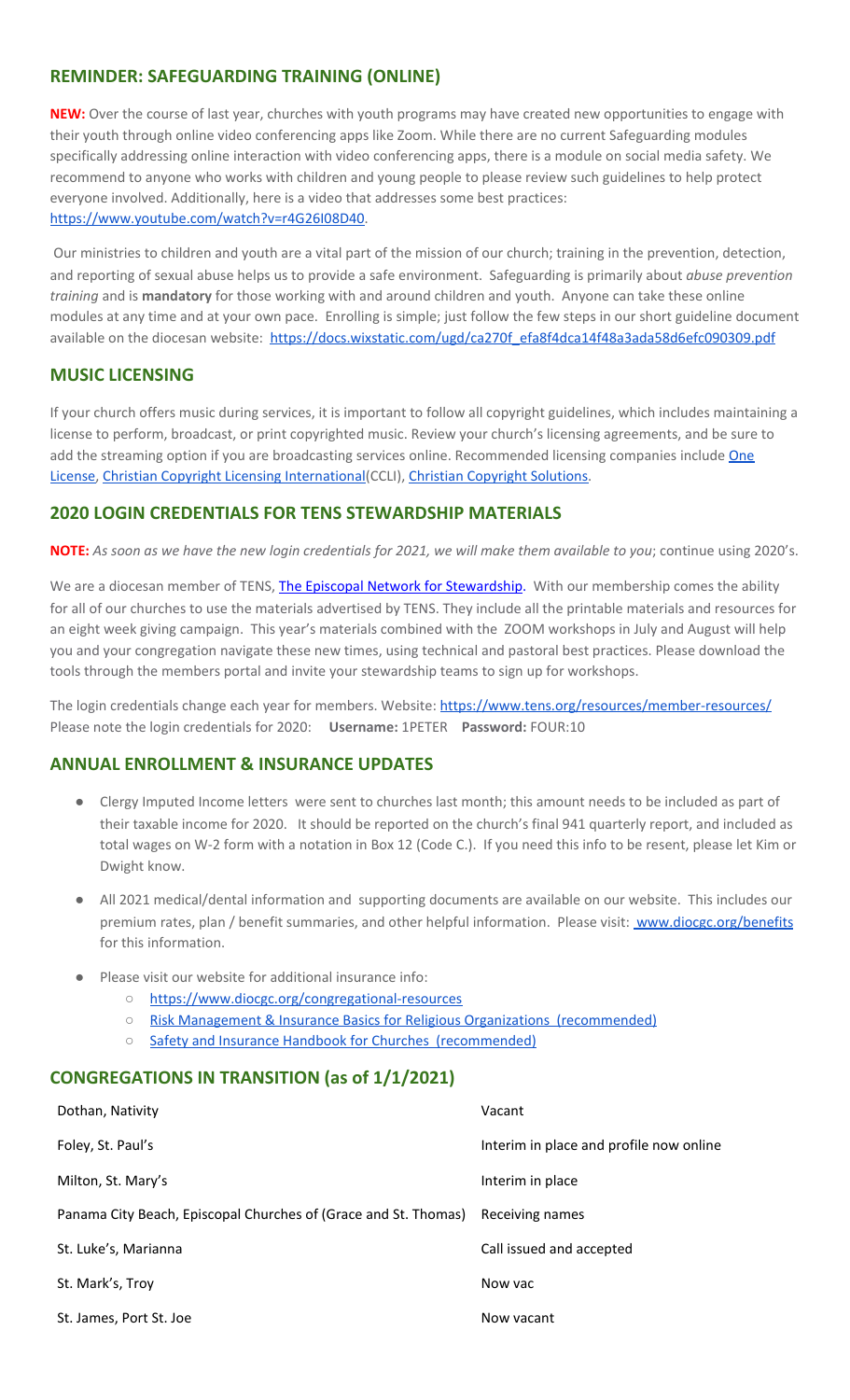#### St. James, Eufaula Beginning process

For information, please contact:

The Rev. Massey Gentry, Canon to the Ordinary, at [mgfairhope@gmail.com](mailto:mgfairhope@gmail.com) or (251) 459-4169. **Please do not contact the openings directly.**

#### **REMINDERS:**

- Your annual church financial audit is due to the diocesan office by September 1 (per Canons). We fully understand if you are delayed due to COVID closure / distancing difficulties. We ask that you notify Kim or Dwight to provide a status of when you plan to complete your audit. Thank you to those churches that have completed your audit or checked in with us!
- Note that the 2021 Tax Guides will be released shortly (for 2020 tax year). It will be posted at: .<https://www.cpg.org/active-clergy/retirement/tax-resources/> Clergy income tax return info from the previous tax year are below: 2020 Clergy Tax Return [Preparation](https://www.cpg.org/linkservid/D998735C-CE21-6189-EB815B133ECD868A/showMeta/0/?label=2020%20Clergy%20Tax%20Return%20Preparation%20Guide%20for%202019%20Tax%20Returns) Guide for 2019 Returns

CPG [Supplement](https://www.cpg.org/linkservid/DA0301BC-D8CF-06D3-C4C6BAB106394432/showMeta/0/?label=Supplement%20to%20the%202020%20Clergy%20Tax%20Return%20Preparation%20Guide%20for%202019%20Returns) to the 2020 Clergy Tax Return Preparation Guide

# **LEARN - PRAY - ACT RESOURCES AVAILABLE**

Bishop Russell recently called out for a recommitment to our work of Becoming Beloved Community. The Commission on Racial Justice & Reconciliation gathered resources for us to do this work. You can find the resources at [www.diocgcorg/learn-pray-act.](http://www.diocgcorg/learn-pray-act)

## **COVID-19 RESOURCES**

Please visit [www.diocgc.org/concerning-covid19](http://www.diocgc.org/concerning-covid19) for all updates pertaining to diocesan recommended resources during the COVID-19 pandemic. PPP loan forgiveness rules are still changing so stay tuned!

#### **JOB POSTINGS** Submit a job [posting](https://www.emailmeform.com/builder/form/0cZqC653GdH24p01aWQDfUh)

#### **Full-time Children's Center Director | St. John's, Pensacola**

A unique opportunity in early care and education is available! St. John's Episcopal Church is looking for an experienced, high energy individual to become the founding Director of the St. John's Children's Center. This full day, full year program will provide care to infants and toddlers (6 weeks to 3 years) in a relationship-based environment. The founding Director will help design the classrooms and playground, recruit and hire staff and lead marketing and enrollment efforts. This full time position offers a competitive salary and benefits. **Position [Description](https://files.constantcontact.com/77805af7001/18bf1eb9-855f-48d2-a362-aa299bfa46a4.docx)** 

# **FACEBOOK GROUP FOR CHURCH COMMUNICATORS**

Jenn Johnson, diocesan missioner for communications, moderates a closed Facebook Group for anyone who is involved in church communications within our diocese. It is a way to share ideas and resources, or pose questions and concerns. To join, contact Jenn at [jenn@diocgc.org.](mailto:jenn@diocgc.org)

#### **COMMUNICATIONS QUICK LINKS**

| Submit an article for publication | Submit a church/community event | Submit a job posting |
|-----------------------------------|---------------------------------|----------------------|
|                                   |                                 |                      |

#### **CYCLES OF PRAYER FOR DIOCESE AND PRISON MINISTRY**

Congregations are asked to include both our Diocesan Cycle of Prayer and our Prison Ministry Cycle of Prayer in their Prayers of the People, newsletters and/or bulletins. Both are available at [www.diocgc.org/cycle-of-prayer.](http://www.diocgc.org/cycle-of-prayer)

#### **BOOKMARK THE DIOCESAN CALENDAR**

Stay up-to-date on diocesan events by bookmarking our calendar: [https://www.diocgc.org/calendar-of-events.](https://www.diocgc.org/calendar-of-events)

#### **UPCOMING DIOCESAN EVENTS**

| <b>WHAT</b>                                                                                 | <b>WHEN</b>   | <b>WHERE</b>                     |
|---------------------------------------------------------------------------------------------|---------------|----------------------------------|
| Becoming Beloved Community: Racial Reconciliation -   Jan 16<br><b>Sacred Conversations</b> |               | ZOOM<br><b>Registration link</b> |
| <b>Pre-Convention Meeting</b>                                                               | <b>Jan 31</b> | ZOOM                             |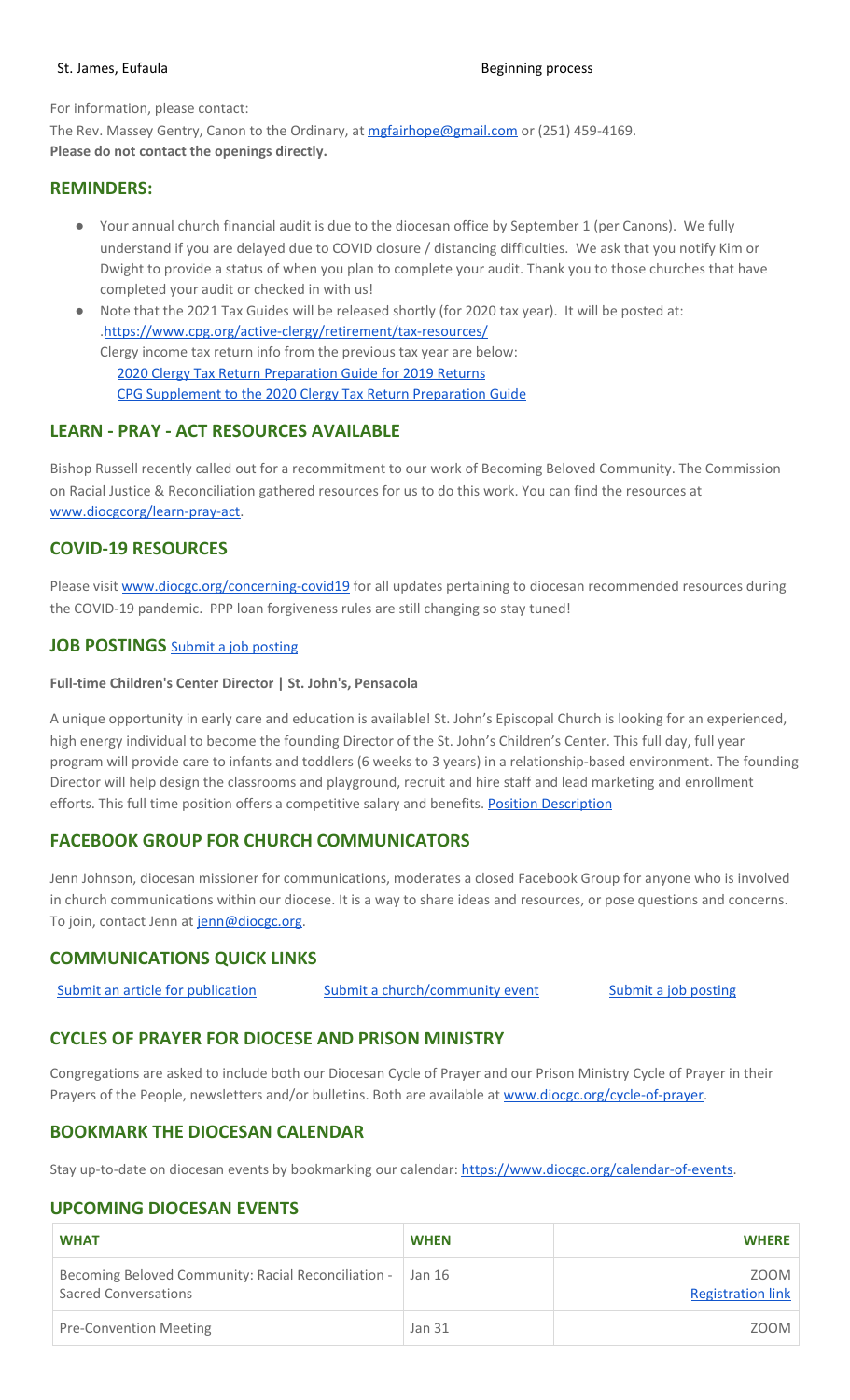# **BISHOP RUSSELL'S SCHEDULE**

| <b>WHAT</b>                                      | <b>WHEN</b> | <b>WHERE</b>             |
|--------------------------------------------------|-------------|--------------------------|
| Visitation                                       | Jan 3       | Nativity, Dothan         |
| Clergy Funeral [Teresa Leifur]                   | Jan 6       | Holy Cross, Pensacola    |
| COM/SC School for Ministry Priesthood interviews | Jan 9       | <b>ZOOM</b>              |
| Visitation & New Ministry [Bob Ott]              | Jan 10      | St. Luke's, Marianna     |
| Province IV Bishops mtg                          | Jan 11      | ZOOM                     |
| Visitation & New Ministry [Jim and Jo Popham]    | Jan 17      | St. Andrew's, Destin     |
| <b>COM Nominee interviews</b>                    | Jan $23$    | St. Cyprian's, Pensacola |
| Visitation                                       | Jan 24      | St. James, Eufaula       |
| Visitation                                       | Jan 31 am   | St. Paul's, Foley        |
| Pre-Convention session                           | Jan 31 pm   | ZOOM                     |